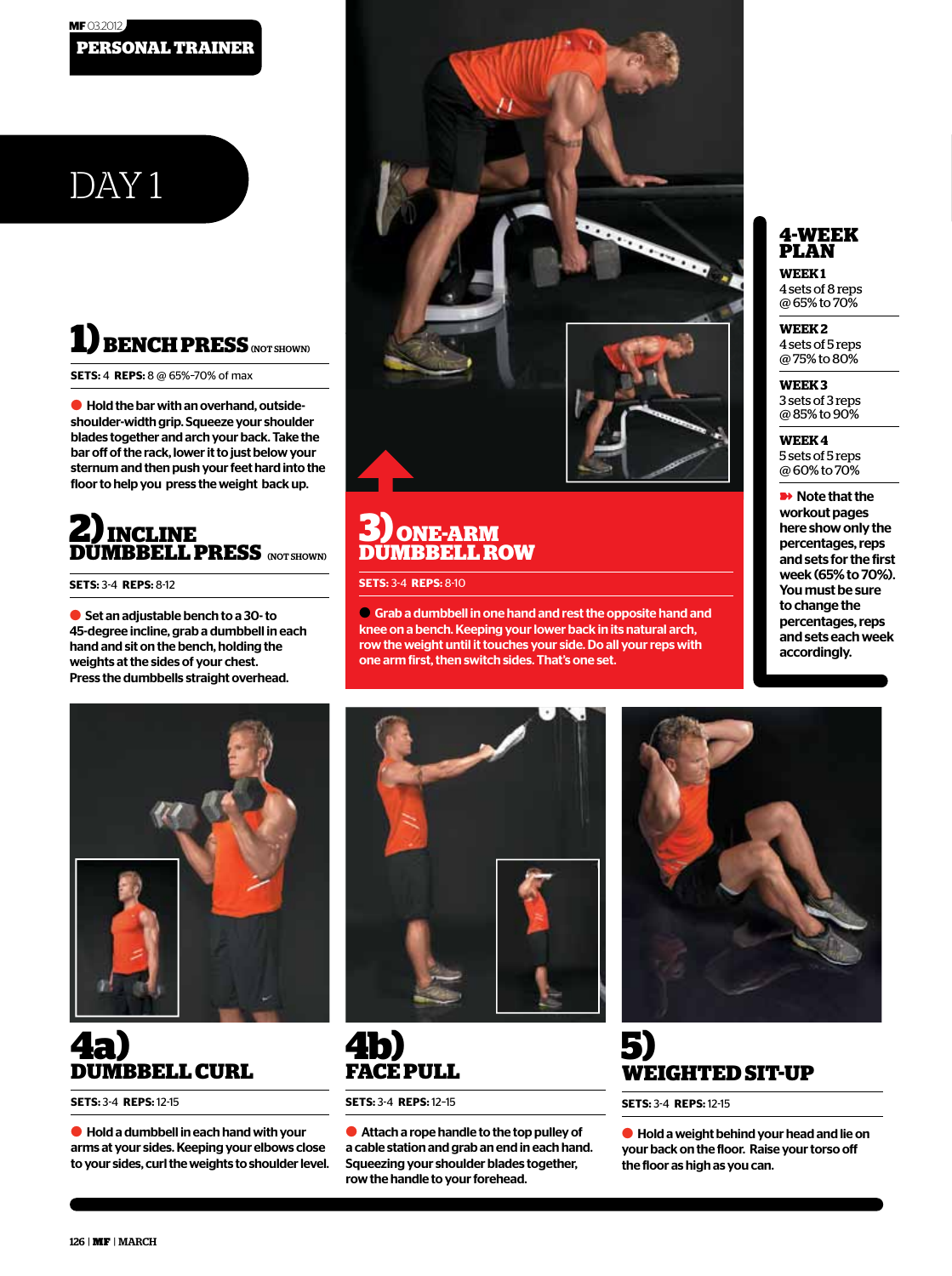## DAY 2

## **1) SQUAT**

**SETS:** 4 **REPS:** 8 @ 65% to 70% of max

● Stand with your feet a bit wider than shoulder-width apart and your toes turned slightly outward. Push your hips back and lower your body as far as you can, trying to get your thighs at least parallel to the floor. Keep your posture as upright as possible and maintain the normal arch in your lower back.







## **2) DEADLIFT**

**SETS:** 4 **REPS:** 8 @ 65% to 70% of max

● Stand with your feet about hip-width apart, bend down, and grab the bar outside your knees. Your shoulders should be over the bar. Keeping your lower back in its natural arch, drive your heels into the floor and push your hips forward, lifting the bar until it's in front of your thighs.



#### **3) BULGARIAN SPLIT SQUAT**

**SETS:** 3 **REPS:** 8–10 (each leg)

● Stand about 60cm in front of a bench and rest the top of your left foot on it. Keeping your torso upright, bend your right knee and lower your body until your right thigh is almost parallel to the floor.

#### **SUBSTITUTIONS**

**■** Ready to switch an exercise? Try some of these options.

**INCLINE DUMBBELL PRESS CHANGE TO:** Swiss ball chest press

**BULGARIAN SPLIT SQUAT CHANGE TO:** Dumbbell lunge

**OVERHEAD PRESS CHANGE TO:** Push press

**DIP CHANGE TO:** Dumbbell floor press



**SETS:** 3 **REPS:** 10–12

● Get on a back-extension apparatus and set the pad so it's under your hips. Allow your body to bend 90 degrees at the hips. Extend your back so your body forms a straight line.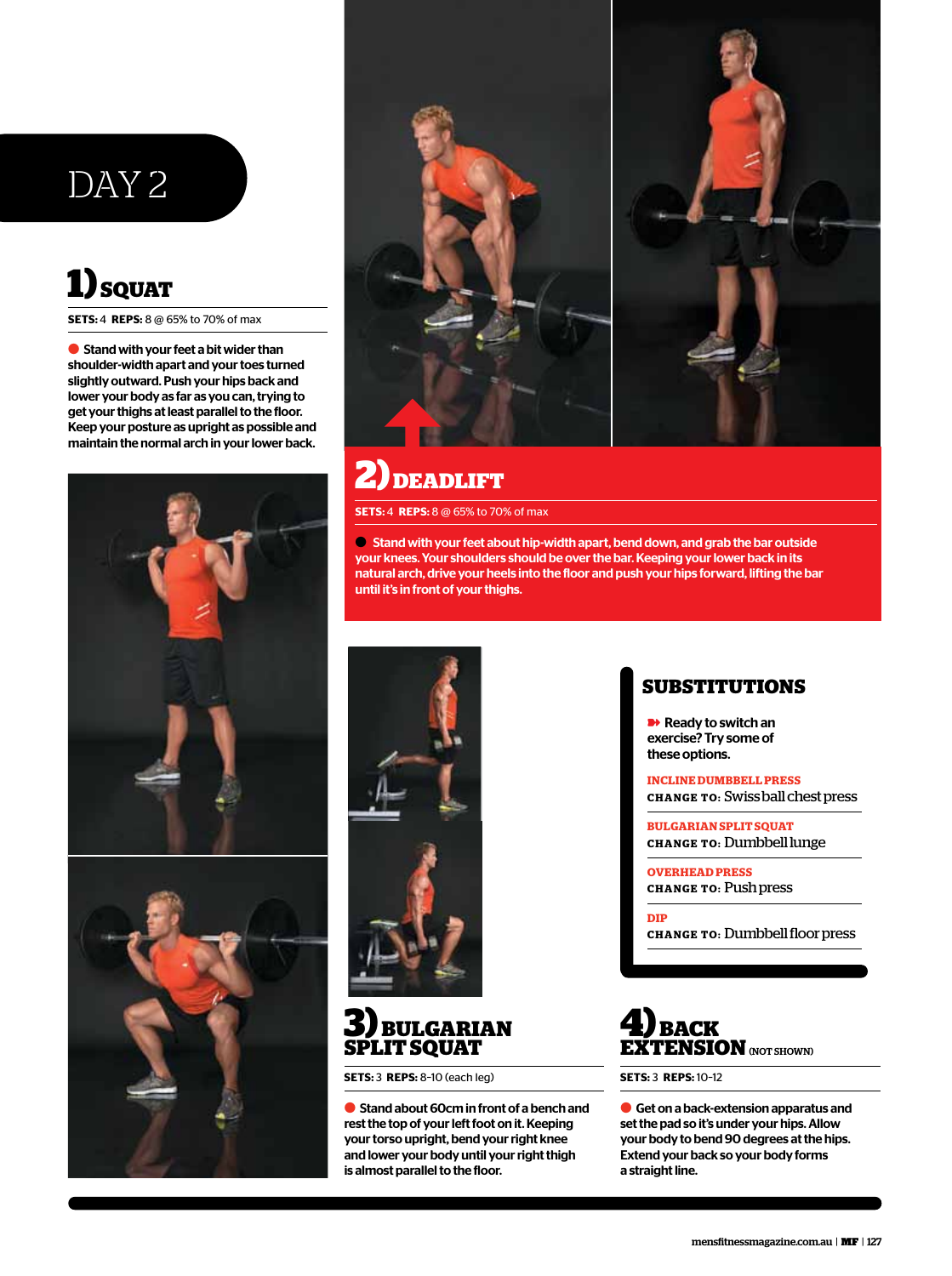## DAY 3

## **1) OVERHEAD PRESS**

**SETS:** 4 **REPS:** 8 @ 65%–70% of max

● Stand with your feet shoulder-width apart and grab the bar with a grip just wider than shoulder width. Squeeze your shoulder blades together and push your chest out. Press the bar overhead and slightly backward so that it ends up in line with the back of your head.







**2) DIP**

**SETS:** 3 **REPS:** 12–15

● Go to a parallel-bar dip station. Suspend yourself over the bars. Lower your body until your upper arms are parallel to the floor, then push back up.

## **3) PULL-UP**(NOT SHOWN)

**SETS:** 3–4 **REPS:** 8–10

 $\bullet$  Hang from a pull-up bar with your hands outside shoulder width and your palms facing away from you. Pull yourself up until your chin is over the bar.

## **4a) BARBELL CURL (NOT SHOWN)**

**SETS:** 3–4 **REPS:** 10–12

● Hold a straight bar with your hands shoulder-width apart. Keeping your elbows braced against your sides, curl the bar to shoulder level.



**you can add to one of your main lifts before you need to change it, if you go up 5 kilos each month.**





## **4b) DUMBBELL SHRUG**

**SETS:** 3–4 **REPS:** 10–12

 $\bullet$  Hold a dumbbell in each hand and allow your arms to hang at your sides with your palms facing each other. Shrug your shoulders as high as you can.